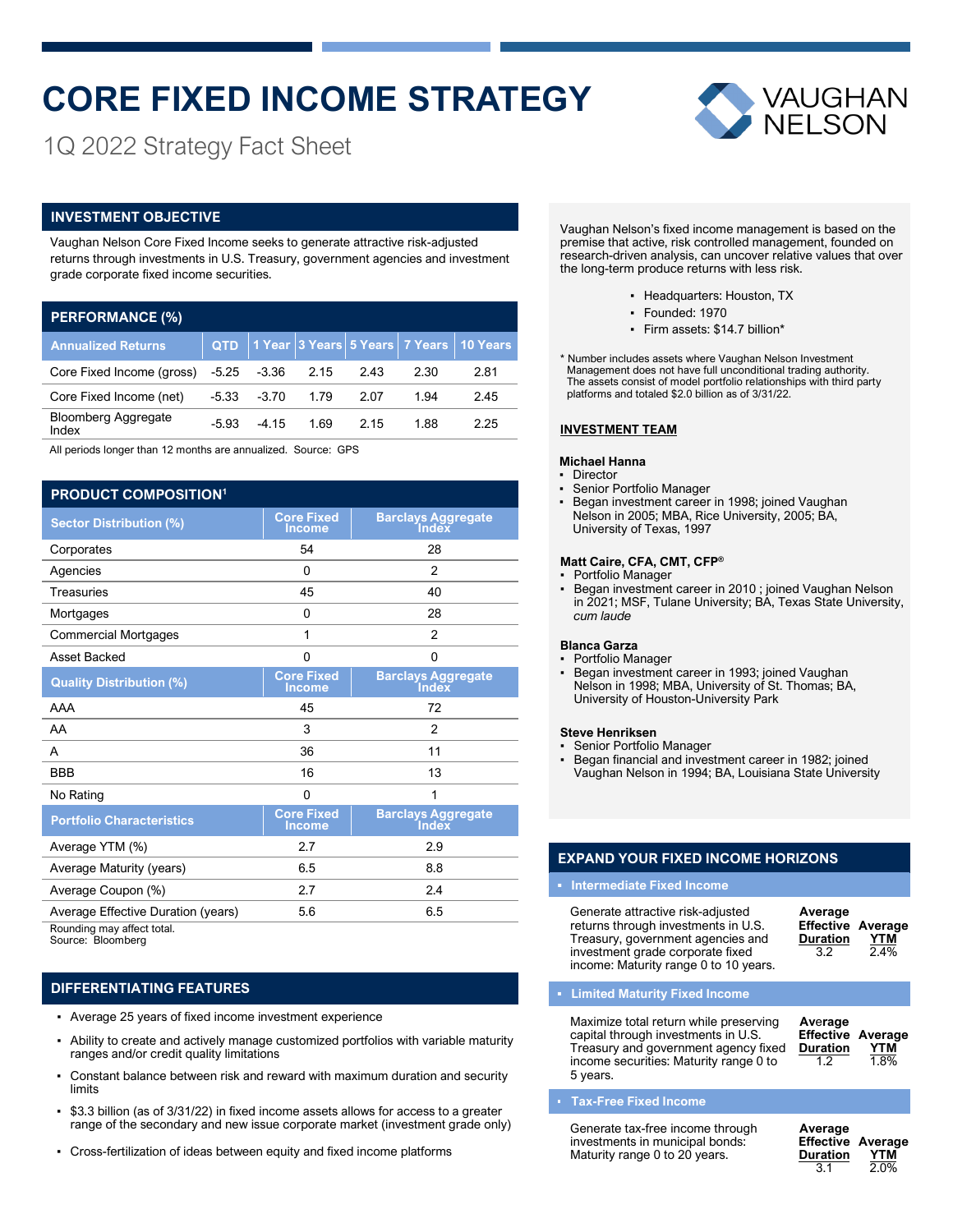### **CORE FIXED INCOME PORTFOLIO COMPOSITE RETURNS (1/1/2012 - 3/31/22))**

| Year            | Composite | Composite | <b>Benchmark</b> | Number of<br><b>Portfolios</b> | <b>Dispersion at</b><br>End-of-Period | <b>Composite Assets</b><br>at End-of-Period | <b>Total Firm Assets</b><br>(ex. model assets) | <b>Entity</b><br>Assets* | Std Dev.<br>Composite | Std Dev.<br><b>Benchmark</b> |
|-----------------|-----------|-----------|------------------|--------------------------------|---------------------------------------|---------------------------------------------|------------------------------------------------|--------------------------|-----------------------|------------------------------|
|                 | (Gross)   | (Net)     |                  |                                | (Std Dev)                             | (\$MM-USD)                                  | (\$MM-USD)                                     | (\$MM-USD)               | (3-Yr Annizd)         | (3-Yr Annizd)                |
| <b>YTD 2022</b> | $-5.25%$  | $-5.33%$  | $-5.93%$         | Fewer than 6                   | N/A                                   | 88                                          | 12.763                                         | 14,728                   | 4.08%                 | 3.98%                        |
| 2021            | $-1.20%$  | $-1.55%$  | $-1.54%$         |                                | 0.31%                                 | 104                                         | 13,490                                         | 15,481                   | 3.60%                 | 3.36%                        |
| 2020            | 7.53%     | 7.16%     | 7.51%            |                                | 0.45%                                 | 109                                         | 12.690                                         | 14,052                   | 3.47%                 | 3.36%                        |
| 2019            | 9.34%     | 8.93%     | 8.72%            | Fewer than 6                   | N/A                                   | 98                                          | 11.346                                         | 13,064                   | 2.60%                 | 2.87%                        |
| 2018            | 0.09%     | $-0.27%$  | 0.01%            | Fewer than 6                   | N/A                                   | 90                                          | 10.078                                         | 11,425                   | 2.55%                 | 2.84%                        |
| 2017            | 3.60%     | 3.24%     | 3.54%            | 6                              | 0.15%                                 | 92                                          | 11,675                                         | 13,172                   | 2.71%                 | 2.78%                        |
| 2016            | 3.17%     | 2.80%     | 2.65%            |                                | 0.42%                                 | 91                                          | 11.572                                         | 12.912                   | 2.92%                 | 2.98%                        |
| 2015            | 1.44%     | 1.07%     | 0.55%            | Fewer than 6                   | 0.25%                                 | 94                                          | 11.316                                         | 12.469                   | 2.91%                 | 2.88%                        |
| 2014            | 5.62%     | 5.27%     | 5.97%            |                                | 0.53%                                 | 105                                         | 9,943                                          | 11.057                   | 2.71%                 | 2.63%                        |
| 2013            | $-0.86%$  | $-1.21%$  | $-2.02%$         |                                | 0.19%                                 | 100                                         | 9,243                                          | 10,258                   | 2.77%                 | 2.71%                        |
| 2012            | 6.85%     | 6.49%     | 4.21%            | 6                              | 0.44%                                 | 96                                          | 7,273                                          | 8,071                    | 2.33%                 | 2.38%                        |

### **NOTES AND DISCLOSURES**

### **NOTES**

**COMPOSITE DESCRIPTION.** This composite is comprised of all fee paying, discretionary Core Fixed Income accounts in excess of \$2 million. Core Fixed Income is defined as investment grade fixed income securities rated BBB- or higher by S&P with a maturity range of one to thirty years at time of purchase. The benchmark is the Bloomberg Barclays U.S. Aggregate Index. The Bloomberg Barclays U.S. Aggregate Index provides a measure of the performance of the U.S. investment grade bonds market, which includes investment grade U.S. Government bonds, investment grade corporate bonds, mortgage pass-through securities and asset-backed securities that are publicly offered for sale in the United States. The securities in the Index must have at least one year remaining to maturity. In addition, the securities must be denominated in US dollars and must be fixed rate,<br>nonconvertible, and taxable. The composite

**OTHER NOTES.** Performance results are presented before management fees. Results for the full historical period are time weighted. Accounts have been valued daily and portfolio returns have been weighted by using beginning-of-month market values plus daily weighted cash flow. The dispersion calculation is based on a dollar-weighted average of<br>gross portfolio returns within the composite for t fewer or periods of less than one year. The benchmark source is FactSet. The valuation source is Intercontinental Exchange (ICE) along with the Matrix Pricing Module. Benchmark returns are not covered by the report of independent verifiers.

### **DISCLOSURES**

BASIS OF PRESENTATION. The attached information and index performance has been developed internally and/or obtained from sources, which Vaughan Nelson believes to be reliable; however, Vaughan Nelson does not guarantee the accuracy, adequacy or completeness of such information, nor does it guarantee the appropriateness of any strategy referred to for any particular investor. This document is provided for informational purposes only and should not be construed as advice or a recommendation for purchase or sale of securities. Past performance is not indicative of future results. Steve Henriksen, Michael Hanna, and Matthew Caire have managed the Core Fixed Income product from September 2021. Steve Henriksen and Michael Hanna have managed the Core Fixed Income product from April 2019; and Steve Henriksen from 1994.<br>COMPOSITE NOTES. The composite for each investment strategy has spec upon request. The composite results portrayed reflect the reinvestment of dividends, capital gains, and other earnings when appropriate. **CALCULATION METHODOLOGY.** The composite performance results are time-weighted total returns net of commissions and transaction costs. Valuations and returns are expressed in U.S. dollars. Vaughan Nelson consistently values all portfolios each month on a trade date basis. Additional information regarding policies for valuing portfolios, calculating performance, and preparing GIPS Reports are available upon request. No composite accounts hold foreign denominated securities. Net-of-fee returns are calculated utilizing the highest annual fee paid by a client in the strategy. This fee is divided by 12 and subtracted from the gross composite return on a monthly basis to calculate monthly net of fee returns. Quarterly and annual net-of-fee<br>returns are calculated by geometrically through 12/31/21. A firm that claims compliance with the GIPS standards must establish policies and procedures for complying with all the applicable requirements of the GIPS standards. Verification provides assurance on whether the firm's policies and procedures related to composite and pooled fund maintenance, as well as the calculation, presentation, and distribution of performance, have been designed in compliance with the GIPS standards and have been implemented on a firm-wide basis. The Core Fixed Income composite has had a performance examination for the periods 1/1/98 through 12/31/21. The verification and performance examination reports are available upon request. GIPS® is a registered trademark of CFA Institute. CFA Institute does not endorse or promote this organization, nor does it warrant the accuracy or quality of the content contained herein.

Model year-end portfolio totals were as follows: 2021 - \$2.0 billion, 2020 - \$1.4 billion, 2019 - \$1.7 billion, 2018 - \$1.3 billion, 2016 - \$1.3 billion, 2016 - \$1.3 billion, 2015 - \$1.2 billion, 2014 - \$1.1 billion, 2013 - \$1.0 billion, 2012 - \$798 million.

 *\* Number includes assets where Vaughan Nelson Investment Management does not have full unconditional trading authority. The assets consist of model portfolio relationships with third-party platforms and totaled \$2.0 billion as of 3/31/22. This information is supplemental to the Core Fixed Income GIPS Report.*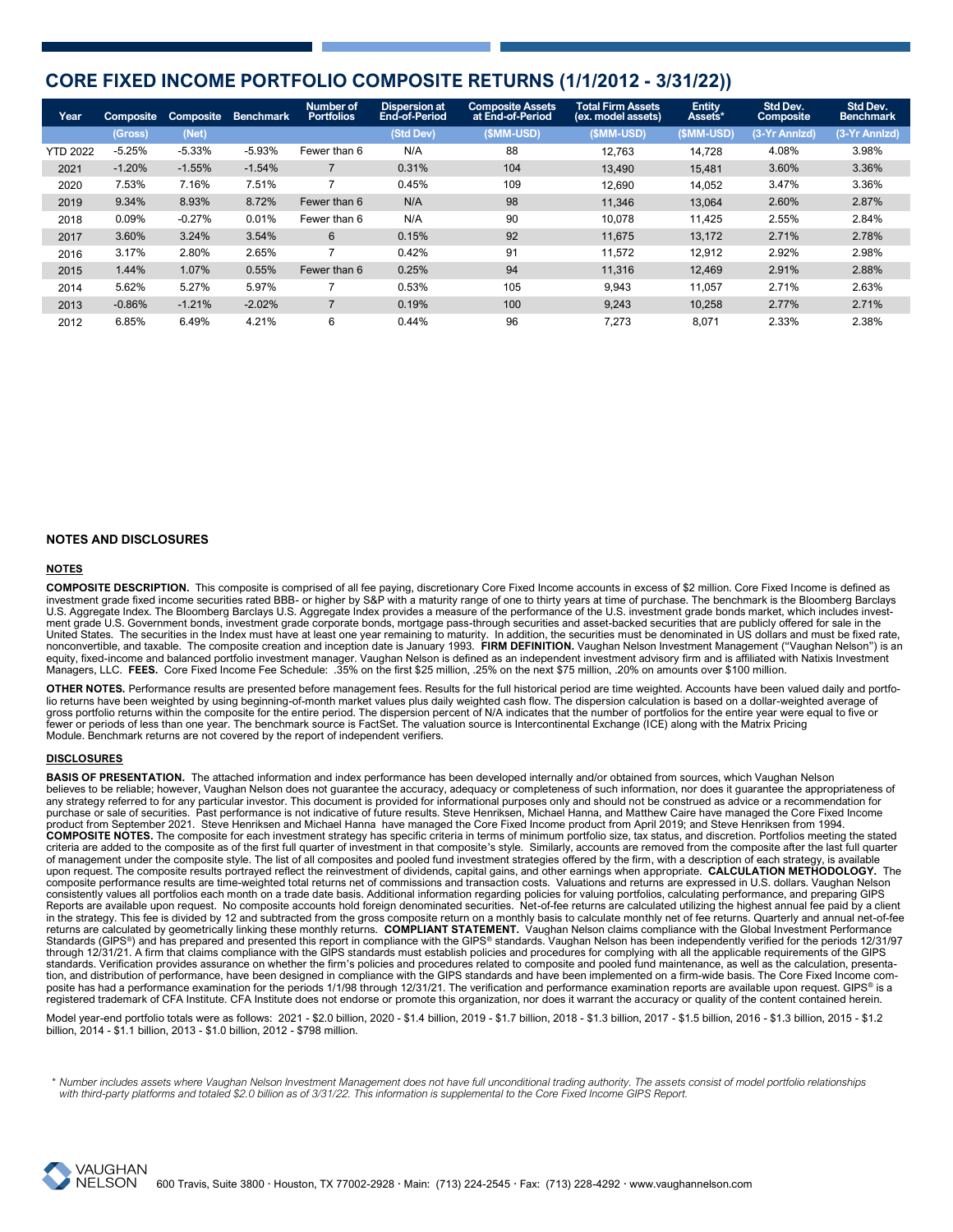## **INTERMEDIATE FIXED INCOME STRATEGY**

### 1Q 2022 Strategy Fact Sheet

### **INVESTMENT OBJECTIVE**

To maximize total return while preserving capital and providing for liquidity needs through investments in U.S. Treasury and government agency fixed income securities; maturity range 0-5 years with an average quality rating of AAA\*

\* A-rated or higher corporate securities may be added for an average quality rating guideline of AA or better

### **PERFORMANCE (%)**

| <b>Annualized Returns</b>                   | OTD.  |                 |      |      |      | 1 Year 3 Years 5 Years 7 Years 10 Years |
|---------------------------------------------|-------|-----------------|------|------|------|-----------------------------------------|
| Int. Fixed Income (gross)                   |       | $-3.94$ $-3.52$ | 0.77 | 1.43 | 1.51 | 1.98                                    |
| Int. Fixed Income (net)                     | -4.02 | -3.86           | 0.43 | 1.09 | 1.16 | 1.63                                    |
| Barclays Int. Govt/Credit Index -4.51 -4.10 |       |                 | 1.50 | 1.81 | 164  | 1.84                                    |

All periods longer than 12 months are annualized. Source: GPS

### **PRODUCT COMPOSITION**

| Sector Distribution (%)            | Int. Fixed<br>Income | ICE BAML 0-3 Yr Tsy Index |
|------------------------------------|----------------------|---------------------------|
| Corporates                         | 57                   | 35                        |
| Agencies                           | $\mathbf{0}$         | 4                         |
| <b>Treasuries</b>                  | 43                   | 61                        |
| Mortgages                          | 0                    | 0                         |
| <b>Commercial Mortgages</b>        | 0                    | 0                         |
| Asset Backed                       | 0                    | $\mathbf{0}$              |
| <b>Quality Distribution (%)</b>    |                      |                           |
| AAA                                | 47                   | 68                        |
| AA                                 | 5                    | $\overline{2}$            |
| A                                  | 49                   | 14                        |
| <b>BBB</b>                         | 0                    | 15                        |
| No Rating                          | 0                    | 1                         |
| <b>Portfolio Characteristics</b>   |                      |                           |
| Average YTM (%)                    | 2.4                  | 2.7                       |
| Average Maturity (years)           | 3.6                  | 4.4                       |
| Average Coupon (%)                 | 2.5                  | 1.9                       |
| Average Effective Duration (years) | 3.2                  | 4.0                       |
|                                    |                      |                           |

Rounding may affect total. Source: FactSet

### **DIFFERENTIATING FEATURES**

- Average 25 years of fixed income investment experience
- Ability to create and actively manage customized portfolios with variable maturity ranges and/or credit quality limitations
- Constant balance between risk and reward with maximum duration and security limits
- \$3.3 billion (as of 3/31/22) in fixed income assets allows for access to a greater range of the secondary and new issue corporate market (investment grade only)
- Cross-fertilization of ideas between equity and fixed income platforms



Vaughan Nelson's fixed income management is based on the premise that active, risk-controlled management, founded on research-driven analysis, can uncover relative values that over the long-term produce returns with less risk.

- Headquarters: Houston, TX
- Founded: 1970
- Firm assets: \$14.7 billion\*

\* Number includes assets where Vaughan Nelson Investment Management does not have full unconditional trading authority. The assets consist of model portfolio relationships with third party platforms and totaled \$2.0 billion as of 3/31/22.

### **INVESTMENT TEAM**

### **Michael Hanna**

- Director
- Senior Portfolio Manager Fixed Income Investments
- Began investment career in 1998; joined Vaughan Nelson in 2005; MBA, Rice University, 2005; BA, University of Texas, 1997

### **Matt Caire, CFA, CMT, CFP®**

- Portfolio Manager
- Began investment career in 2010 ; joined Vaughan Nelson in 2021; MSF, Tulane University; BA, Texas State University, *cum laude*

### **Blanca Garza**

- Portfolio Manager
- Began investment career in 1993; joined Vaughan Nelson in 1998; MBA, University of St. Thomas; BA, University of Houston-University Park

### **Steve Henriksen**

- Senior Portfolio Manager
- Began financial and investment career in 1982; joined Vaughan Nelson in 1994; BA, Louisiana State University

### **EXPAND YOUR FIXED INCOME HORIZONS**

▪ **Core Fixed Income**

income.

**Average Effective Duration** 5.6 **Average YTM** 2.7%

▪ **Limited Maturity Fixed Income**

Generate attractive risk-adjusted returns through investments in U.S. Treasury, government agencies and investment grade corporate fixed

| Maximize total return while preserving<br>capital through investments in U.S.<br>Treasury and government agency<br>fixed income securities: Maturity range<br>0 to 5 years. | Average<br><b>Effective</b><br><b>Duration</b><br>1.2 | Average<br><b>YTM</b><br>1.8% |
|-----------------------------------------------------------------------------------------------------------------------------------------------------------------------------|-------------------------------------------------------|-------------------------------|
|-----------------------------------------------------------------------------------------------------------------------------------------------------------------------------|-------------------------------------------------------|-------------------------------|

### **Tax-Free Fixed Income**

Generate tax-free income through investments in municipal bonds: Maturity range 0 to 20 years. **Average Effective Average Duration** 3.1 **YTM** 2.0%